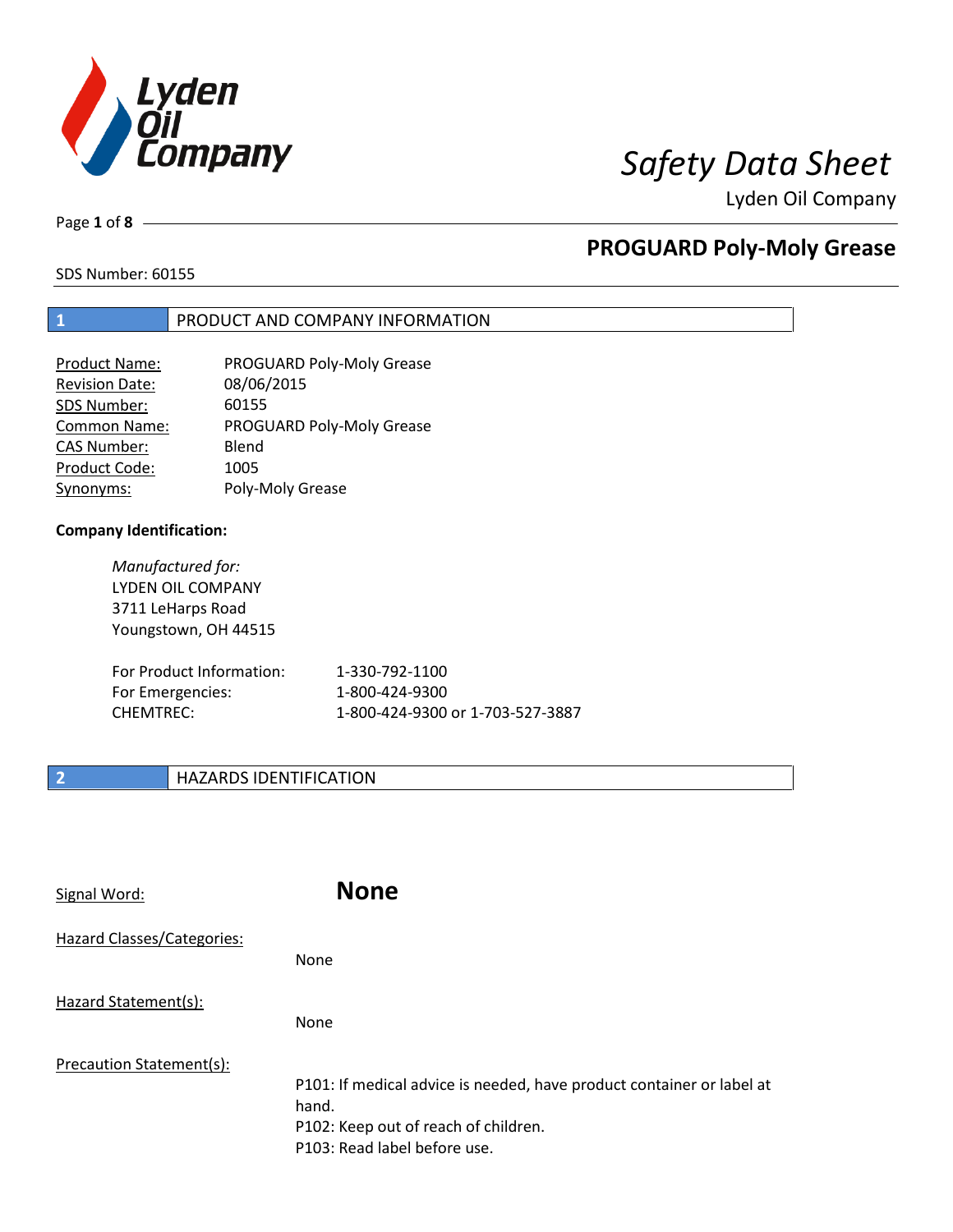

Page **2** of **8**

# **PROGUARD Poly-Moly Grease**

SDS Number: 60155

Other Hazard Statement(s):

-NFPA Ratings:  $Health = 0$  $Fire = 1$ Reactivity  $= 0$ 

### **3** COMPOSITION / INFORMATION ON INGREDIENTS

Ingredients:

*Mixture of the substances listed below with nonhazardous additions.*

| <b>Chemical Name</b>                                      | <b>CAS Number</b> | Percentage |
|-----------------------------------------------------------|-------------------|------------|
| Distillates (petroleum), solvent-dewaxed heavy paraffinic | 64742-65-0        | 25-50      |
| Molybdenum Disulphide                                     | 1317-33-5         | $1 - 2.5$  |
| Zinc Dialkylthiophosphate                                 | 68457-79-4        | $0.1 - 1$  |

*\*Any concentration shown as a range is to protect confidentiality or is due to batch variation.*

|  | AID<br><b>FIDCT</b><br>⊤ו כזוו | <b>MEASURES</b> |
|--|--------------------------------|-----------------|
|--|--------------------------------|-----------------|

### Description of First Aid Measures:

| Inhalation:   | If symptoms develop, move victim to fresh air. If symptoms persist,<br>obtain medical attention.             |
|---------------|--------------------------------------------------------------------------------------------------------------|
| Skin Contact: | Generally the product does not irritate the skin.                                                            |
| Eye Contact:  | Rinse opened eye for several minutes under running water. If<br>symptoms persist, consult medical attention. |
| Ingestion:    | If swallowed, do not induce vomiting: transport to nearest medical<br>facility for additional treatment.     |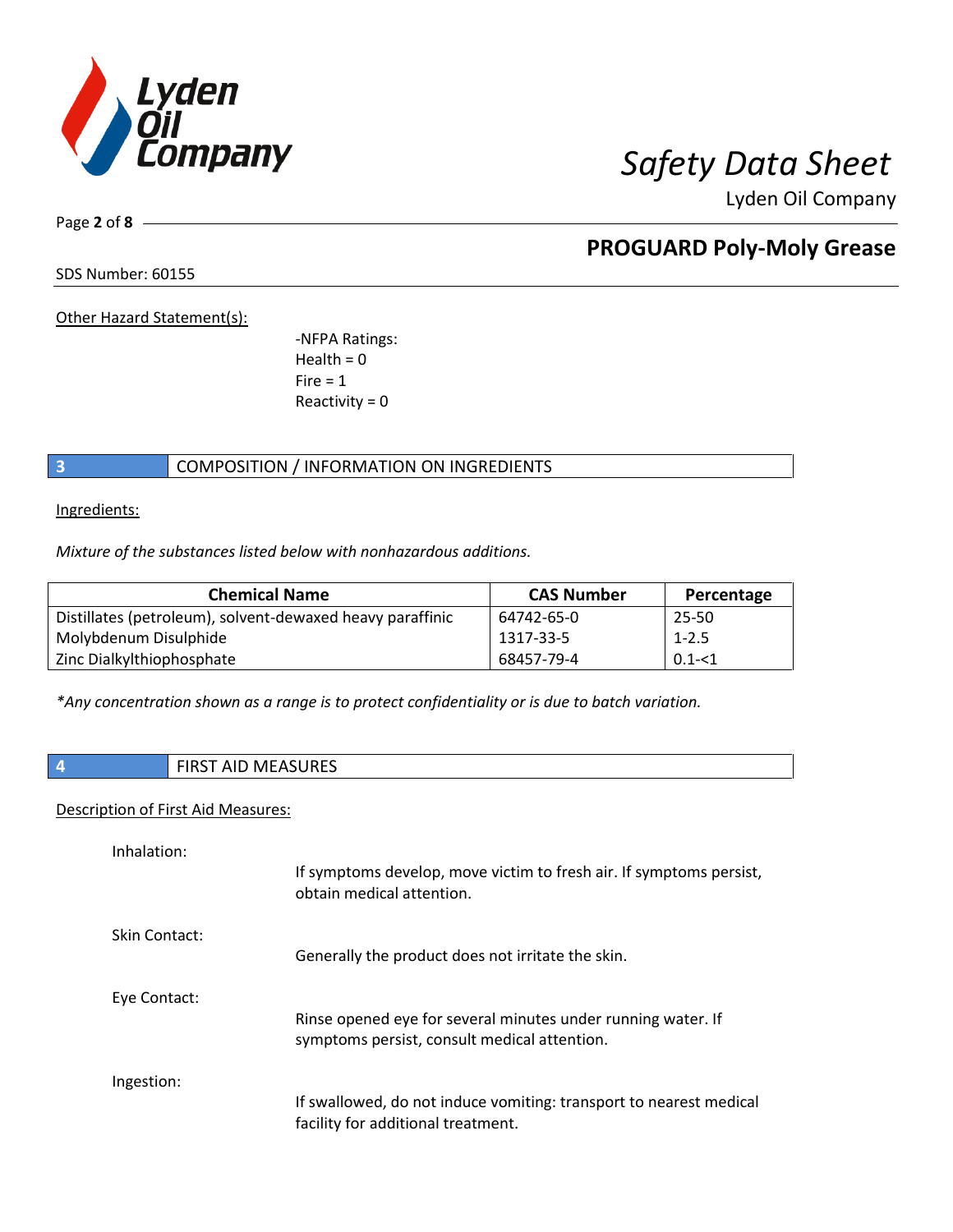

**PROGUARD Poly-Moly Grease**

Lyden Oil Company

SDS Number: 60155

Page **3** of **8**

| Symptoms and Effects, both acute and delayed:         | If material enters lungs, signs and symptoms may<br>include coughing, choking, wheezing, difficulty in<br>breathing, chest congestion, shortness of breath,<br>and/or fever.                      |
|-------------------------------------------------------|---------------------------------------------------------------------------------------------------------------------------------------------------------------------------------------------------|
| <b>Recommended Actions:</b>                           | Treat symptomatically. Call a doctor or poison<br>control center for guidance.                                                                                                                    |
| 5<br><b>FIRE FIGHTING MEASURES</b>                    |                                                                                                                                                                                                   |
| Recommended Fire-Extinguishing Equipment:             | Use fire-fighting measures and equipment suitable<br>for the environment.                                                                                                                         |
| Possible Hazards During a Fire:                       | Hazardous combustion products may include: A<br>complex mixture of airborne solid and liquid<br>particulates and gases (smoke). Carbon monoxide.<br>Unidentified organic and inorganic compounds. |
| <b>Recommendations to Firefighters:</b>               | Proper protective equipment including breathing<br>apparatus.                                                                                                                                     |
| <b>ACCIDENTAL RELEASE MEASURES</b><br>$6\phantom{1}6$ |                                                                                                                                                                                                   |
|                                                       |                                                                                                                                                                                                   |
| <b>Personal Precautions:</b>                          | Avoid contact with skin and eyes.                                                                                                                                                                 |
| <b>Emergency Procedures:</b>                          | Contain spilled material, collect in suitable and<br>properly labeled containers.                                                                                                                 |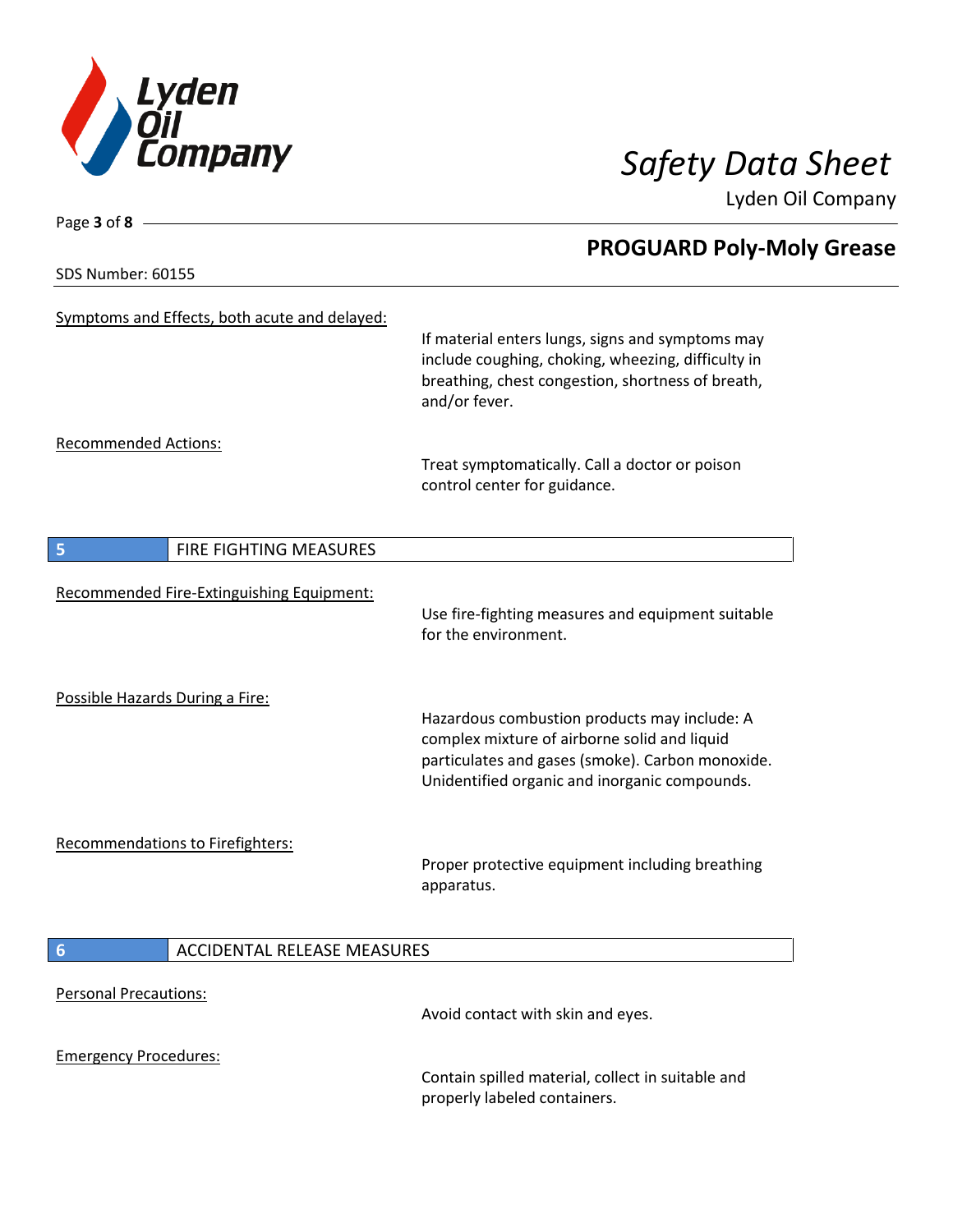

| Page 4 of 8                       |                                                                                                                                            |                                                                                                    |
|-----------------------------------|--------------------------------------------------------------------------------------------------------------------------------------------|----------------------------------------------------------------------------------------------------|
|                                   |                                                                                                                                            | <b>PROGUARD Poly-Moly Grease</b>                                                                   |
| SDS Number: 60155                 |                                                                                                                                            |                                                                                                    |
| <b>Environmental Precautions:</b> |                                                                                                                                            |                                                                                                    |
|                                   |                                                                                                                                            | Do not allow to reach sewage system or any water                                                   |
|                                   |                                                                                                                                            | course.<br>Do not allow to enter ground waters.                                                    |
| Cleanup Procedures:               |                                                                                                                                            |                                                                                                    |
|                                   |                                                                                                                                            | Absorb with liquid-binding material (sand,<br>diatomite, acid binders, iniversal binders, sawdust. |
|                                   | <b>HANDLING AND STORAGE</b>                                                                                                                |                                                                                                    |
|                                   |                                                                                                                                            |                                                                                                    |
| <b>Handling Precautions:</b>      |                                                                                                                                            | No special precautions needed if used correctly.                                                   |
| <b>Storage Requirements:</b>      |                                                                                                                                            | Keep container tightly sealed.                                                                     |
| 8                                 | EXPOSURE CONTROLS / PERSONAL PROTECTION                                                                                                    |                                                                                                    |
|                                   |                                                                                                                                            |                                                                                                    |
| Exposure Limits:                  |                                                                                                                                            | -64742-65-0 Distillates (petroleum), solvent-dewaxed heavy paraffinic (25-50%):                    |
|                                   | ACGIH TLV - Long-term value: 5mg/m <sup>3</sup><br>OSHA PEL - Long-term value: 5mg/m <sup>3</sup>                                          |                                                                                                    |
|                                   |                                                                                                                                            | -64742-52-5 Distillates (petroleum), hydrotreated heavy naphthenic (2.5-<10%):                     |
|                                   | ACGIH TLV - Short-term value: 10mg/m <sup>3</sup><br>Long-term value: 5mg/m <sup>3</sup><br>OSHA PEL - Long-term value: 5mg/m <sup>3</sup> |                                                                                                    |
|                                   | -64742-01-4 Residual oils (petroleum), solvent-refined (25-50%):                                                                           |                                                                                                    |
|                                   | OSHA PEL - Long-term value: 5mg/m <sup>3</sup>                                                                                             |                                                                                                    |
|                                   | -26221-73-8 1-Octene, polymer with ethane (2.5-<10%):                                                                                      |                                                                                                    |

NUISANCE DUST TLV – Long-term value: 10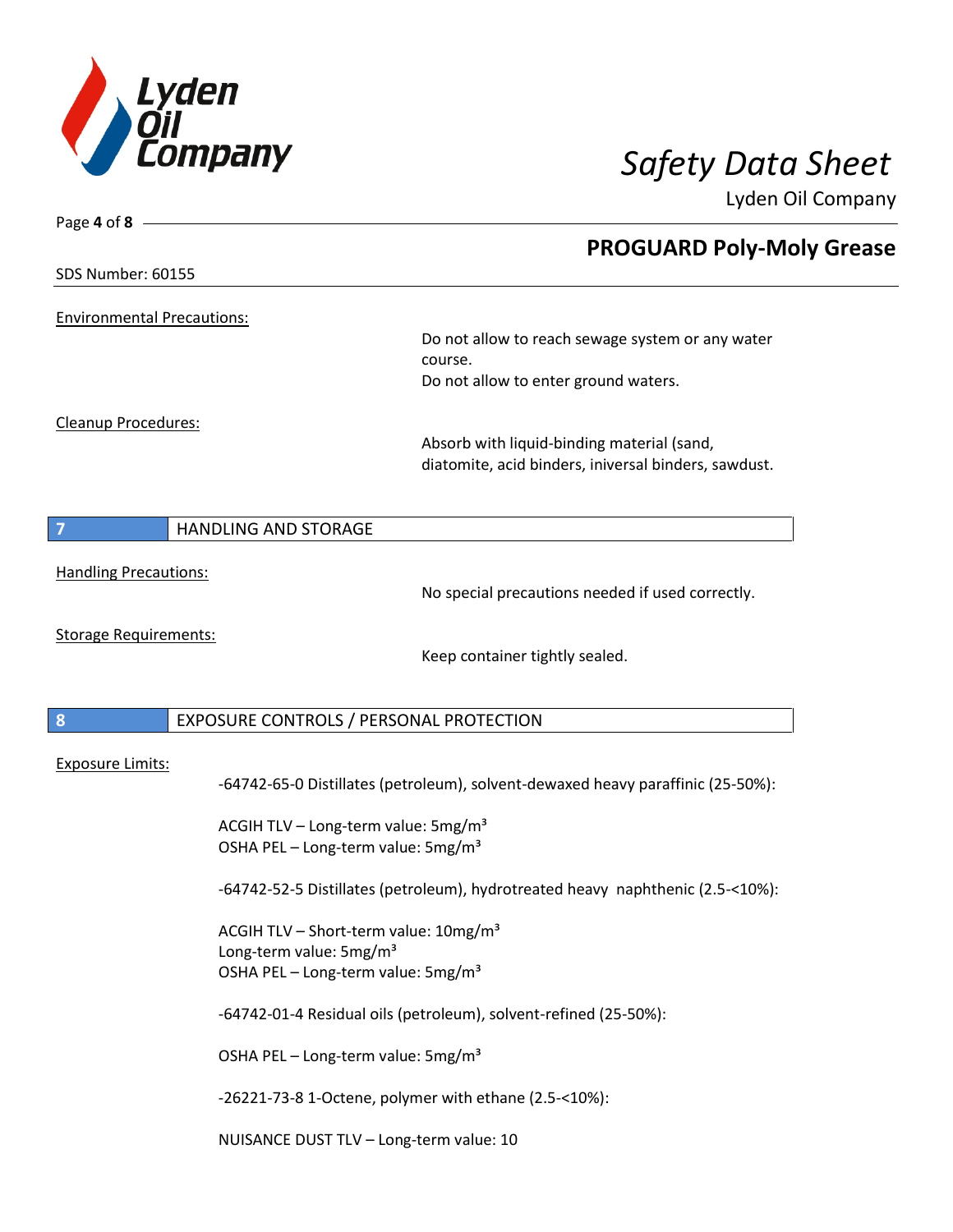

**PROGUARD Poly-Moly Grease**

Lyden Oil Company

Page **5** of **8**

### SDS Number: 60155

-1317-33-5 Molybdenum disulphide (1-2.5%):

PEL - Long-term value: 15mg/m<sup>3</sup> (total dust) TLV - Long-term value: 10mg/m<sup>3</sup> (inhalable fraction), 3mg/m<sup>3</sup>(respirable fraction)

### Engineering Controls:

All ventilation should be designed in accordance with OSHA standard (29 CFR 1910.94).

### Personal Protective Equipment:

Wash hands before breaks and at the end of work. Avoid contact with eyes and skin. Use safety glasses and gloves.

### **9 PHYSICAL AND CHEMICAL PROPERTIES**

| Color:                        | Grey                            |
|-------------------------------|---------------------------------|
| <b>Physical State:</b>        | Semi-solid                      |
| Odor:                         | Petroleum-like                  |
| <b>Odor Threshold:</b>        | Data not available              |
| pH:                           | Data not available              |
| <b>Melting Point:</b>         | Data not available              |
| <b>Boiling Point:</b>         | 338° C / 640° F                 |
| <b>Boiling Range:</b>         | Data not available              |
| Flash Point:                  | 255° C / 491° F                 |
| <b>Evaporation Rate:</b>      | Data not available              |
| Flammability:                 | Data not available              |
| Flammability Limits:          | Data not available              |
| Vapor Pressure:               | Data not available              |
| Vapor Density:                | Data not available              |
| <b>Relative Density:</b>      | 7.837 pounds per gallon at 68°F |
| Solubilities:                 | Insoluble in water              |
| <b>Partition Coefficient:</b> | Data not available              |
| Auto-Ignition Temperature:    | Data not available              |
| Decomposition Temperature:    | Data not available              |
| Viscosity:                    | Data not available              |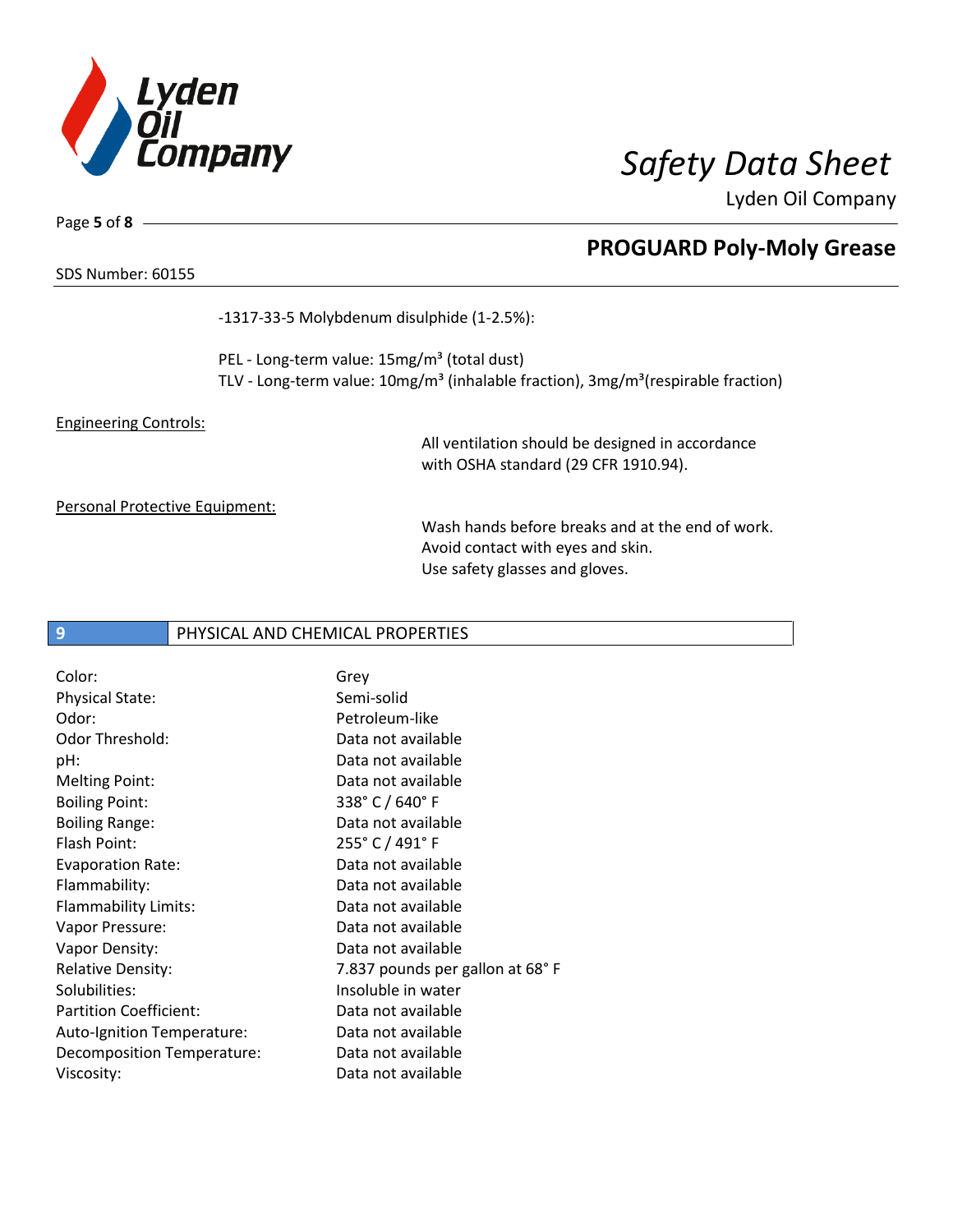

SDS Number: 60155

Page **6** of **8**

# **PROGUARD Poly-Moly Grease**

| 10                             | STABILITY AND REACTIVITY         |                                                               |
|--------------------------------|----------------------------------|---------------------------------------------------------------|
| Stability:                     |                                  | Stable under normal conditions.                               |
| Reactivity:                    |                                  | Not reactive under normal conditions.                         |
| Conditions to Avoid:           |                                  | No further relevant information available.                    |
| <b>Hazardous Reactions:</b>    |                                  | No known hazardous reactions.                                 |
| <b>Incompatible Materials:</b> |                                  | No further relevant information available.                    |
| <b>Decomposition Products:</b> |                                  | Hazardous decomposition products are not<br>expected to form. |
| 11                             | <b>TOXICOLOGICAL INFORMATION</b> |                                                               |

# Routes of Exposure: Skin and eye contact are the primary routes of exposure although exposure may occur following accidental ingestion. Exposure Effects: No known irritating or sensitizing effects. Measures of Toxicity: Acute Toxicity Estimates: Oral LD50: 4427 mg/kg (rat) Dermal LD50: 169492 mg/kg (rabbit) Inhalative LC50: 1100 mg/l (4 hours)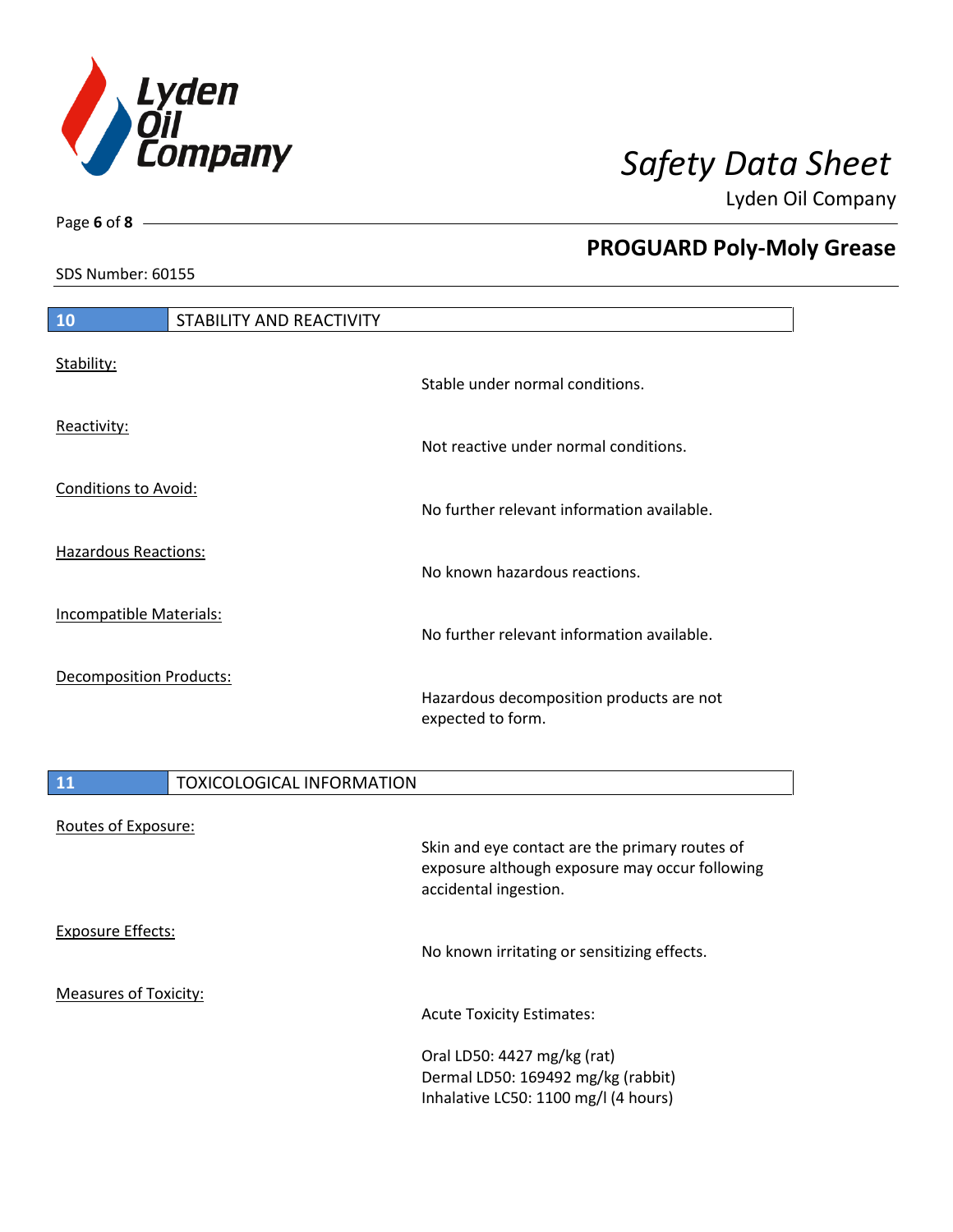

**PROGUARD Poly-Moly Grease**

Lyden Oil Company

SDS Number: 60155

Page **7** of **8**

Carcinogenic/Mutagenic Precautions:

1-Octene, polymer with ethene: Carcinogenic category 3 (IARC).

### **12** ECOLOGICAL INFORMATION

Ecological Precautions:

Avoid exposing to the environment.

Ecological Effects:

No specific environmental or aquatic data available.

| <b>13</b>                   | DISPOSAL CONSIDERATIONS |                                                                                                             |
|-----------------------------|-------------------------|-------------------------------------------------------------------------------------------------------------|
| Disposal Methods:           |                         | Dispose of waste material in accordance with all<br>local, state, and federal requirements.                 |
| Disposal Containers:        |                         | Use properly approved container for disposal.                                                               |
| <b>Special Precautions:</b> |                         | Small quantities can be disposed of with household<br>garbage.<br>Do not flush to surface waters or drains. |

### **14** TRANSPORT INFORMATION

UN Number: Data not available UN Shipping Name: Data not available Transport Hazard Class: Data not available Packing Group: Data not available

Environmental Hazards:

Data not available